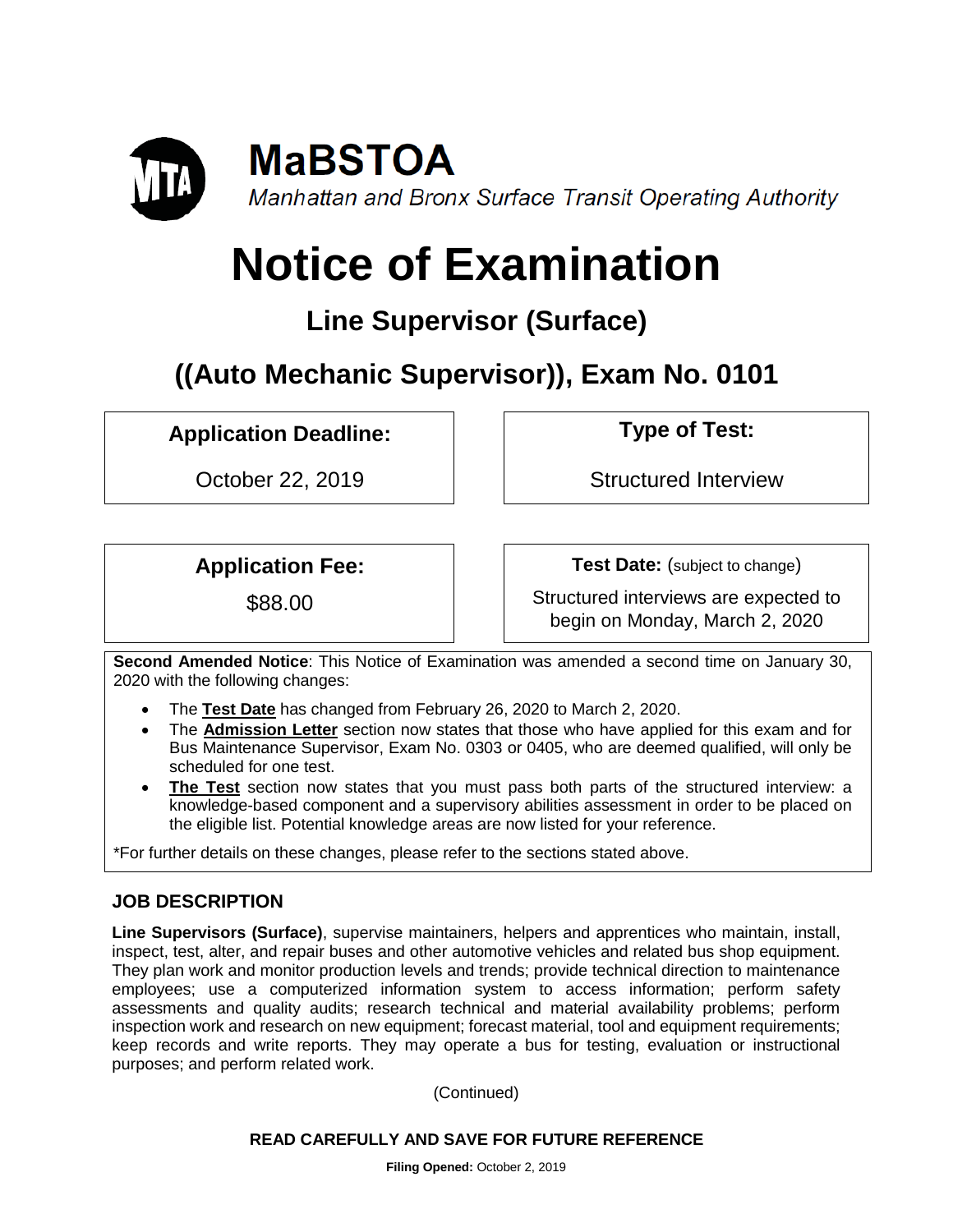## **JOB DESCRIPTION** (Continued)

Some of the physical activities performed by Line Supervisors (Surface) and environmental conditions experienced are: working outdoors in all weather conditions; walking in and around bus garages, climbing and walking on fuel, oil and gasoline trucks; reaching into dark spaces and making tactile inspections; making visual inspections of equipment; distinguishing colors; reading gauges and prints; and hearing bell, whistle and vocal warnings.

**Special Working Conditions**: Line Supervisors may be required to work various shifts, including nights, Saturdays, Sundays and holidays.

(This brief description does not include all of the duties of this position.)

## **SALARY AND BENEFITS**

The current minimum salary for Line Supervisor is \$75,710 per annum, increasing to \$94,638 in the sixth year of service. These rates are subject to change. The benefits of this position include, but are not limited to, night and weekend salary differentials, paid holidays, vacation and sick leave, a comprehensive medical plan and a pension plan.

## **HOW TO QUALIFY**

**Education and Experience Requirements:** By the **last day of the Application Period,** you must meet the criteria in **either** Section A **or** Section B below.

## **Section A**

- **A1.** One year of satisfactory full-time experience as a **supervisor** overseeing journey-level automotive mechanics (i.e., fully trained, proficient, knowledgeable, experienced, and competent) who troubleshoot and repair automotive or aircraft engines and electrical systems, and at least one other automotive or aircraft system, such as transmissions or HVACs systems; **and**
- **A2.** Five years of satisfactory full-time experience as a **journey-level automotive mechanic** performing the work described in "A1" above.

## **Section B**

- **B1.** One year of satisfactory full-time experience as a **supervisor** overseeing journey-level automotive mechanics (i.e., fully trained, proficient, knowledgeable, experienced, and competent) who troubleshoot and repair automotive or aircraft engines and electrical systems, and at least one other automotive or aircraft system, such as, transmissions, or HVACs systems; **and**
- **B2.** Three years of satisfactory full-time experience as a **journey-level automotive mechanic** performing the work described in "B1" above that were obtained **after** one of the following:
	- I. Two years of satisfactory full-time experience as a mechanic's helper, apprentice or trainee performing or assisting in the work described above; or
	- II. Graduation from a recognized trade school or technical school, approved by a state's Department of Education or comparable agency, with a major course of study in automotive mechanics or a closely related field totaling at least 600 hours or more; or
	- III. Graduation from a vocational high school, approved by a state's Department of Education or comparable agency, with a major course of study in automotive mechanics, or a closely related field; or
	- IV. Graduation from an accredited college or university with an AAS degree or higher in automotive mechanics or a closely related field.

(Continued)

#### **READ CAREFULLY AND SAVE FOR FUTURE REFERENCE**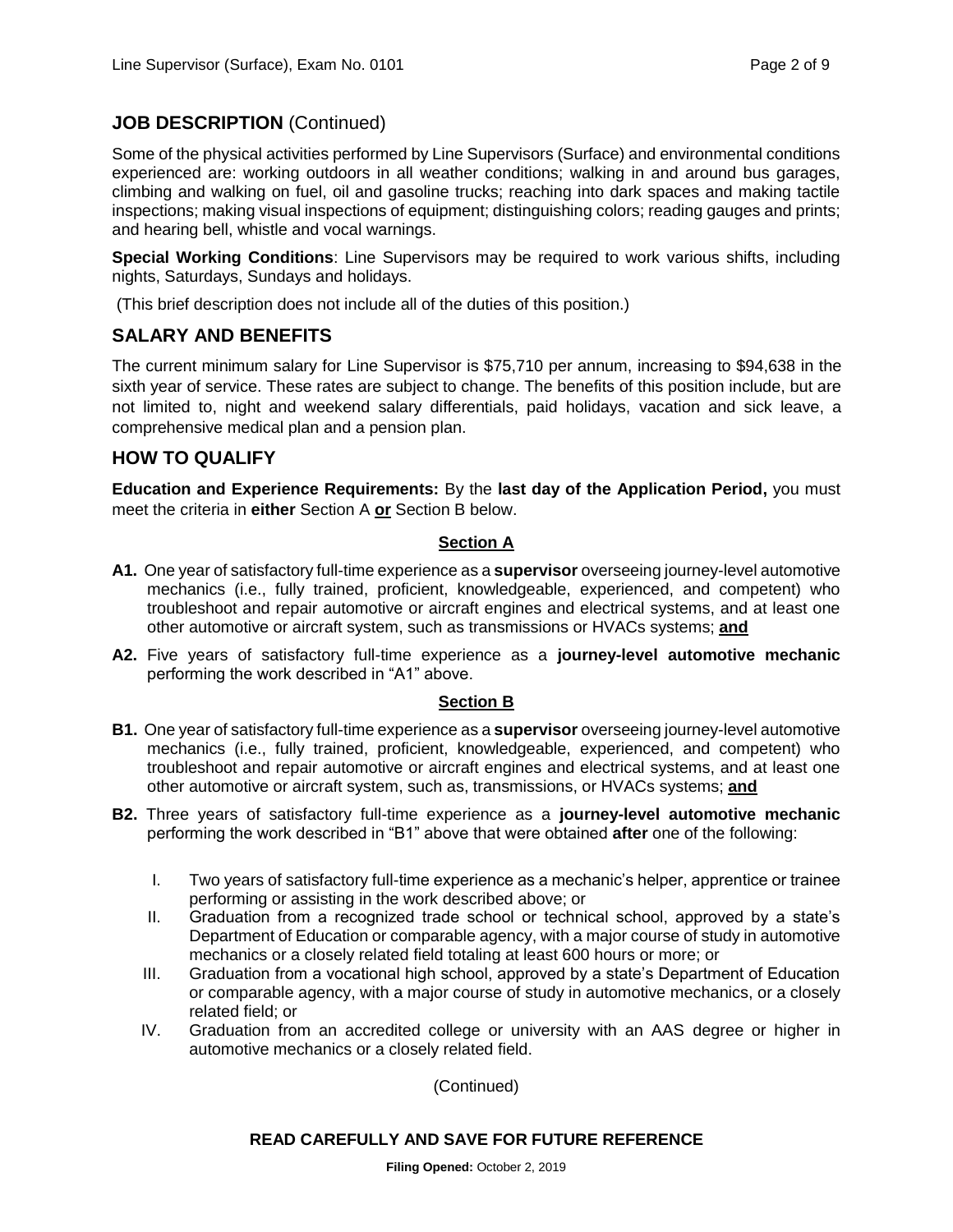## **HOW TO QUALIFY** (Continued)

If you have qualifying part-time experience, it will be credited on a prorated basis.

The high school, vocational high school, technical school, or trade school must be approved by a State's Department of Education or a recognized accrediting organization. The college or university must be accredited by regional, national, professional or specialized agencies recognized as accrediting bodies by the U.S. Secretary of Education, and by the Council for Higher Education Accreditation (CHEA).

**The following are types of experience that are not acceptable:** auto body and fender repair; auto or truck assembly; dealership make-ready repair; gas station service; oil and specialty replacement shop work, such as tire replacement, replacement of exhaust parts (muffler), transmission parts, brakes/braking systems, glass, climate control parts, etc.; and salvage and junkyard extraction.

**Foreign Education Fact Sheet (required only if you need credit for your foreign education for this examination):** If you were educated outside the United States, you must have your foreign education evaluated to determine its equivalence to education obtained in the United States. The services that are approved to make this evaluation, as well as instructions on how to submit this evaluation are listed in the *Foreign Education Fact Sheet* included with your application packet. When you contact the evaluation service, ask for a "document-by-document" (general) evaluation of your foreign education. Your foreign education evaluation **must** be submitted directly to NYC Transit's Examinations Unit by the service completing the evaluation. Foreign education evaluations received directly from applicants will **not** be accepted. You can also access the *Foreign Education Fact Sheet*  on our website at http://web.mta.info/nyct/hr/forms\_instructions.htm.

**Note:** If you have earned a higher-level degree in the United States that supersedes the level of education required to meet the qualification requirements, you do not need to submit a foreign education evaluation. However, you must indicate that you have completed the higher-level degree in the United States; proof of acceptance into an academic program or school is not sufficient to determine satisfactory equivalency.

You are responsible for determining whether you meet the qualification requirements for this examination prior to submitting the *Application*. You may be given the Structured Interview before we determine if you meet the qualification requirements. If you are marked "Not Qualified," your *Application* fee will **not** be refunded and you will **not** receive a score.

## **REQUIREMENTS TO BE APPOINTED**

**Driver License Requirement:** At the time of appointment, you must possess either:

- 1. A Class B Commercial Driver License (CDL) valid in the State of New York with a passenger endorsement and no disqualifying restrictions that would preclude the performance of the duties of this title; or
- 2. A Motor Vehicle Driver License valid in the State of New York and a Learner Permit for a Class B CDL valid in the State of New York with a passenger endorsement and no disqualifying restrictions.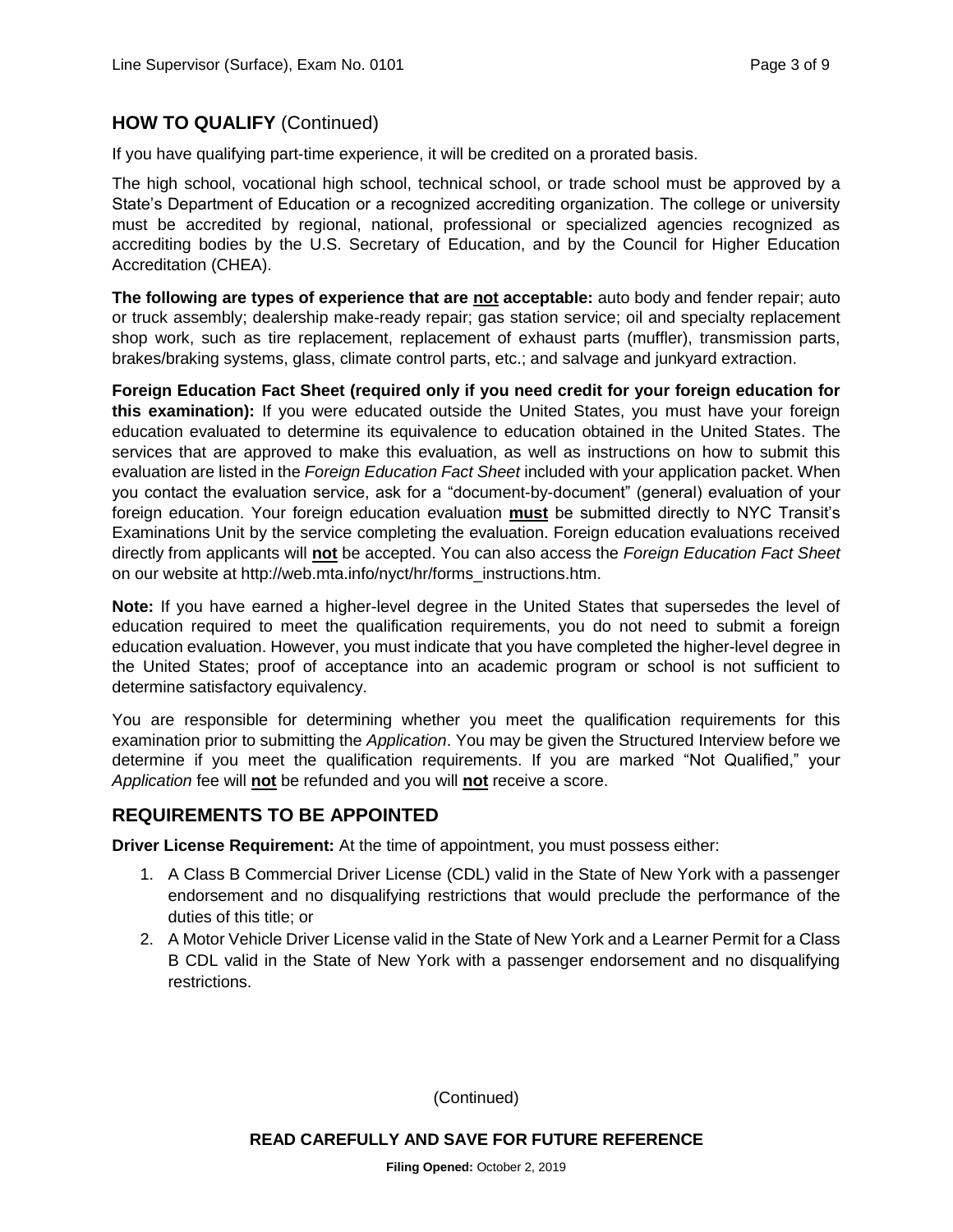## **REQUIREMENTS TO BE APPOINTED** (Continued)

If you qualify under "2" above, your appointment will be subject to the receipt of a Class B CDL valid in the State of New York with a passenger endorsement and no disqualifying restrictions at the end of a special training course in bus operation. If you fail to successfully complete the special training course in bus operation, including the receipt of a Class B CDL valid in the State of New York with a passenger endorsement and no disqualifying restrictions, your employment will be terminated. If you have serious moving violations, a license suspension or an accident record, you may be disqualified.

The Class B Commercial Driver License (CDL) with a passenger endorsement and no disqualifying restrictions must be maintained for the duration of your employment in the title. Such license and/or Learner Permit must not include any restrictions that would preclude the performance of Line Supervisor work.

**Commercial Motor Vehicle Driving Experience in the Military or New York National Guard**: If you are an active member or former member (discharged in the past year) of the military or New York National Guard and have experience driving a Commercial Motor Vehicle in the military or New York National Guard, you may be eligible for a waiver of the New York State commercial driving skills test through the New York State Department of Motor Vehicles. If you believe that you may be eligible for this waiver, you must apply for the waiver through the New York State Department of Motor Vehicles.

**Medical Requirement:** Medical guidelines have been established for the position of Line Supervisor (Surface) You will be examined to determine whether you can perform the essential functions of the position. Where appropriate, a reasonable accommodation will be provided for a person with a disability to enable him or her to perform the essential functions of the job.

**Drug Screening Requirement:** You must pass a drug screening in order to be promoted, and if promoted, you will be subject to random drug and alcohol tests for the duration of your employment. Additionally, if you have tested positive on a drug or alcohol test or had a refusal to test during preemployment or while employed by a Federal DOT-regulated employer during the applicable period, you must have completed the Substance Abuse Professional (SAP) evaluation, referral and education/treatment process required by federal law in order to be promoted to this safety-sensitive position.

**Residency:** New York City residency is not required for this position.

**English Requirement:** You must be able to understand and be understood in English.

**Proof of Identity:** Under the Immigration Reform and Control Act of 1986, you must be able to prove your identity and your right to obtain employment in the United States prior to employment with MaBSTOA.

## **HOW TO OBTAIN AN APPLICATION**

During the application period, you may apply online for this examination (see the Online Applications section below). Or, to apply by mail, you may obtain a printed copy of the application package in person at the MTA Exam Information Center, as indicated below. **Important**: Applicants requesting a fee waiver must apply by mail.

**MTA Exam Information Center:** Open Monday through Friday, from 9 AM to 3 PM, in the lobby at 180 Livingston Street, Brooklyn, New York. Directions: take the A, C, F or R trains to the Jay Street-Metro Tech Station, or the 2, 3, or the G train to the Hoyt Street Station.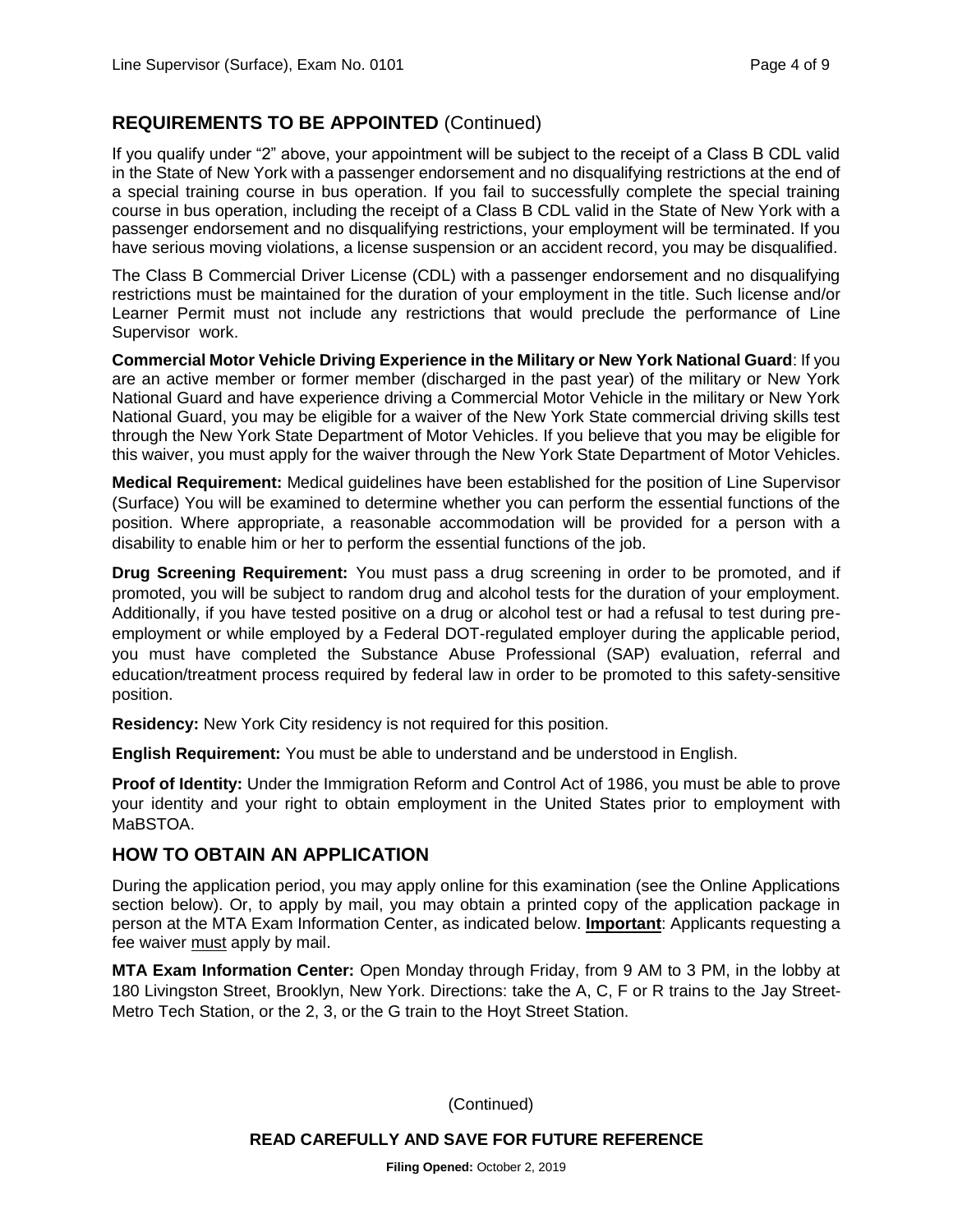## **HOW TO SUBMIT AN APPLICATION AND PAY THE APPLICATION FEE**

If you believe you meet the requirements in the "How to Qualify" section, submit an application online unless you are requesting a Fee Waiver. Applicants who wish to request a Fee Waiver should refer to the "How to Submit an Application When Requesting a Fee Waiver" section below. *Applications* will **not** be accepted in person.

#### **Online Applications:**

- 1. If you are not an active MTA employee, apply using [www.mymta.info/exams](http://www.mymta.info/exams) by the last day of the application period (Active MTA employees can apply using the "BSC" employee portal at [www.mymta.info\)](http://www.mymta.info/). Note: The application system may not function properly with mobile devices or tablets. For best results when applying, please use Internet Explorer, open a new window, and avoid having multiple tabs open on the same window.
- 2. To apply, log into your existing account, or create an account if you do not yet have one.
- 3. Follow the steps to submit an application.
- 4. A confirmation number will appear on the same page after submitting your application (Save this number for future reference).
- 5. Below the confirmation number, a Pay Examination Fee button will appear for you to click to open the payment page.
- 6. A major credit card or a bank card associated with a bank account must be used when paying the application fee, and this fee will appear on your credit or bank card statement as "MTA NYCT Exam Fee." Note: Disputing the application fee could result in removal from this examination, and it might affect your ability to apply online for any future examinations.
- 7. You will be sent a confirmation email after you submit payment for the application fee (Save this email for future reference). Note: If you have trouble paying the application fee online, please refer to the Online Payment Tutorial here:

http://web.mta.info/nyct/hr/forms\_instructions.htm

IMPORTANT: Your application submission confirms that you have read this Notice of Examination, including any dates and the requirements. Computers with internet access are available on a limited basis at branches of the New York Public Library, the Brooklyn Public Library and the Queens Library to patrons with a valid library card.

**Application Fee:** This fee is generally not refundable. Under special circumstances, you may be entitled to a refund. You should refer to the Department of Citywide Administrative Services ("DCAS") General Exam Regulations to determine if you are entitled to a refund prior to requesting a refund. You can refer to the bottom of the last page of the Notice of Examination for instructions on how to obtain a copy of the DCAS General Exam Regulations.

## **HOW TO SUBMIT AN APPLICATION WHEN REQUESTING A FEE WAIVER**

Applicants who wish to request a fee waiver must obtain an *Application* in person at the MTA Exam Information Center as indicated above and must submit the *Application* and required forms by mail to the address in the "Correspondence" section below **by the last day of the application period**.

MTA New York City Transit will not accept applications in person. Additional information on how to request an application fee waiver is available with the *Application.*

(Continued)

#### **READ CAREFULLY AND SAVE FOR FUTURE REFERENCE**

**Filing Opened:** October 2, 2019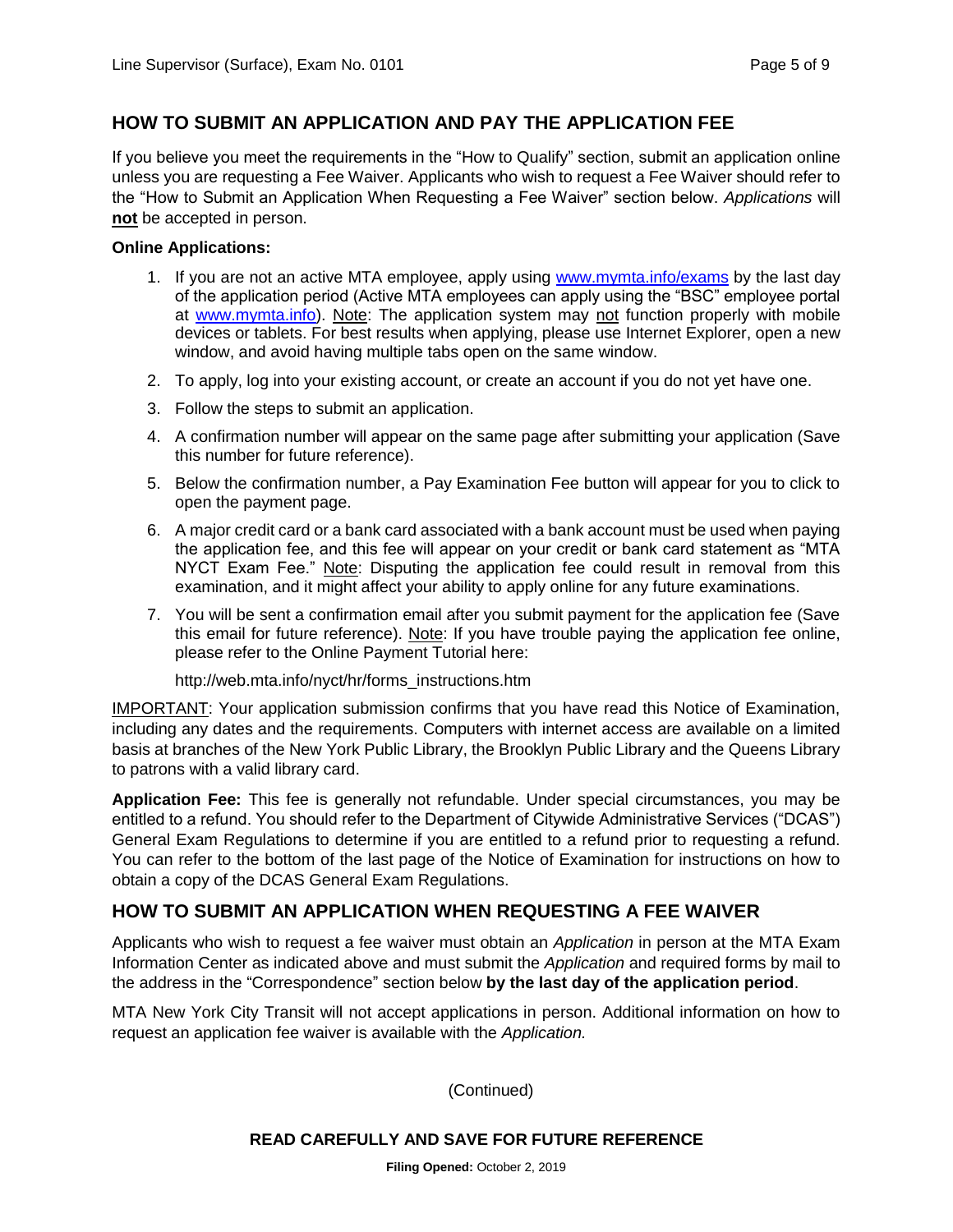## **ADMISSION LETTER**

An *Admission Letter* will be mailed to you about 10 days before the first date of testing. If you do not receive an *Admission Letter* at least 4 days before this date, you may obtain a duplicate letter at the MTA Exam Information Center (as indicated above). A paper copy of the *Admission Letter* is your ticket for admission to the test.

Candidates who have also applied for Bus Maintenance Supervisor, Exam No. 0303 or 0405, and are deemed qualified will be scheduled for one test (see The Test section below) for both the Line Supervisor title and the Bus Maintenance Supervisor title. Candidates who receive a passing score on all components of the test will be placed on eligible lists for both the Line Supervisor and Bus Maintenance Supervisor titles.

Applicants **must** keep their mailing address **up to date**. Please refer to the Correspondence section below for instructions on how to update your address and other contact information.

## **THE TEST**

You will be given a competitive structured interview. The competitive structured interview will be given in a single session on the same day. The competitive structured interview is comprised of two parts: a knowledge-based component and a supervisory abilities assessment. A score of 70% is required to pass both parts. Your scores on both parts of the competitive structured interview will be combined to determine your place on the eligible list.

The knowledge-based component of the structured interview may include questions on the installation, troubleshooting, inspection, repair, and maintenance of automotive/bus equipment, including tools and equipment used in automotive/bus maintenance; the ability to follow rules and regulations, and policies and procedures; labor-management practices; safe and efficient work practices and procedures; reading and interpreting technical drawings, wiring diagrams and schematics; and other related areas.

The supervisory abilities assessment of the structured interview may include questions on the following abilities:

- **Oral Comprehension** -- Ability to understand spoken English words and sentences
- **Oral Expression** -- Ability to use English words or sentences in speaking so others will understand
- **Planning and Organizing** Establishing a course of action for self and/or others to accomplish a specific goal; planning proper assignment of personnel and appropriate allocation of resources
- **Delegation** Utilizing subordinates effectively; allocating decision-making and other responsibilities to the appropriate subordinates
- **Management Control** Establishing procedures to monitor and/or regulate processes, tasks, or activities of subordinates and job activities and responsibilities; taking action to monitor the results of delegated assignments or projects
- **Development of Subordinates** -- Developing the skills and competencies of subordinates through training and developmental activities related to current and future jobs
- **Analysis** Identifying problems, securing relevant information, relating data from different sources and identifying possible causes of problems
- **Judgement** Developing alternative courses of action and making decisions based on logical assumptions that reflect factual information
- **Technical Translation** Demonstrating knowledge of the meaning of technical/professional terminology used on the job.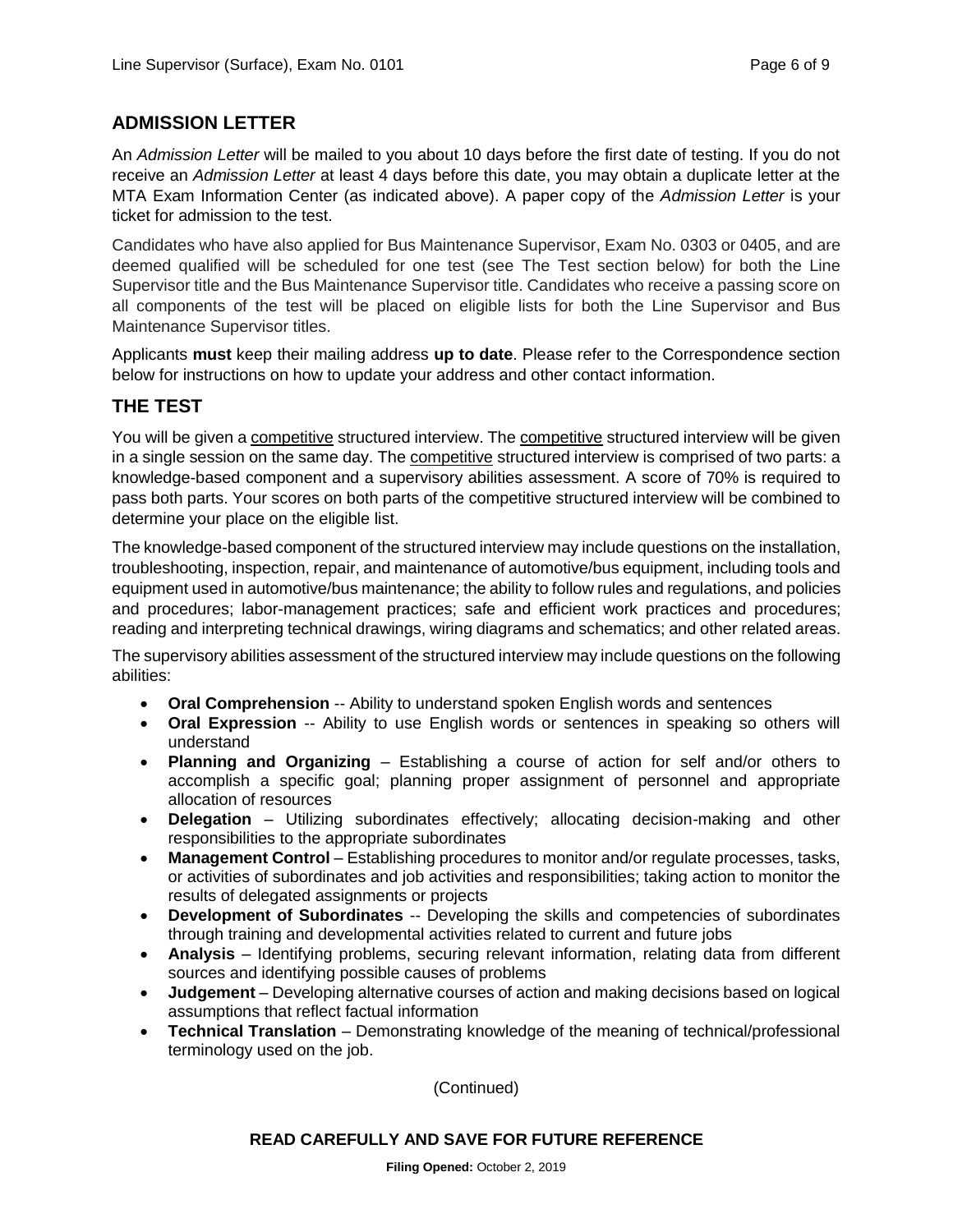## **THE TEST** (Continued)

You will be scheduled to take the test as indicated in the above "Test Date" box. You will be randomly assigned to a test date and location, and you cannot request that your scheduled test date or location be changed, unless you meet the conditions in the "Special Arrangements" section below.

## **TEST ADMINISTRATION GUIDELINES**

**Warning:** You are not permitted to enter the test site with cellular phones, smart watches, beepers, pagers, cameras, portable media players, or other electronic devices. Calculators are permitted; however, they must be hand-held, battery or solar powered, numeric only. Calculators with functions **other than** addition, subtraction, multiplication and division **are prohibited**. Electronic devices with an alphabetic keyboard or with word processing or data recording capabilities such as planners, organizers, etc. are prohibited. If you use any of these devices in the building at any time before, during or after the test, you may **not** receive your test results, your test score may be nullified, and your application fee will **not** be refunded.

You may not have any other person, including children, present with you while you are being processed for or taking the test and no one may wait for you inside of the test site while you are taking the test.

**Required Identification: You are required to bring one (1) form of valid (non-expired) signature and photo bearing identification to the test site**. The name that was used to apply for the exam must match the first and last name on the photo ID. A list of acceptable identification documents is provided below**. If you do not have an acceptable ID, you may be denied testing.** Acceptable forms of identification (bring one) are as follows: State issued driver's license, State issued identification card, US Government issued Passport, US Government issued Military Identification Card, US Government issued Alien Registration Card, IDNYC, Employer ID with photo, or Student ID with photo.

Leaving: You must leave the test site once you finish the test. If you leave the test site after being fingerprinted but before finishing the test, you will not be permitted to re-enter. If you disregard this instruction and re-enter the test site, you may not receive your test results, your test score may be nullified, and your application fee will not be refunded.

## **THE TEST RESULTS**

If you meet the education and experience requirements and pass the competitive structured interview, your name will be placed in final score order on an eligible list and you will be given a list number. You will be notified by mail of your test results. If you meet all requirements and conditions, you will be considered for appointment when your name is reached on the eligible list.

## **ADDITIONAL INFORMATION**

**Probation Completed**: You are required to successfully complete a one-year probationary period. If you do not successfully complete the probationary period, you may be terminated.

**Promotion Test**: A promotion examination for this title is being held for the eligible MaBSTOA employees. The names appearing on the promotion list will be considered first in filling vacancies.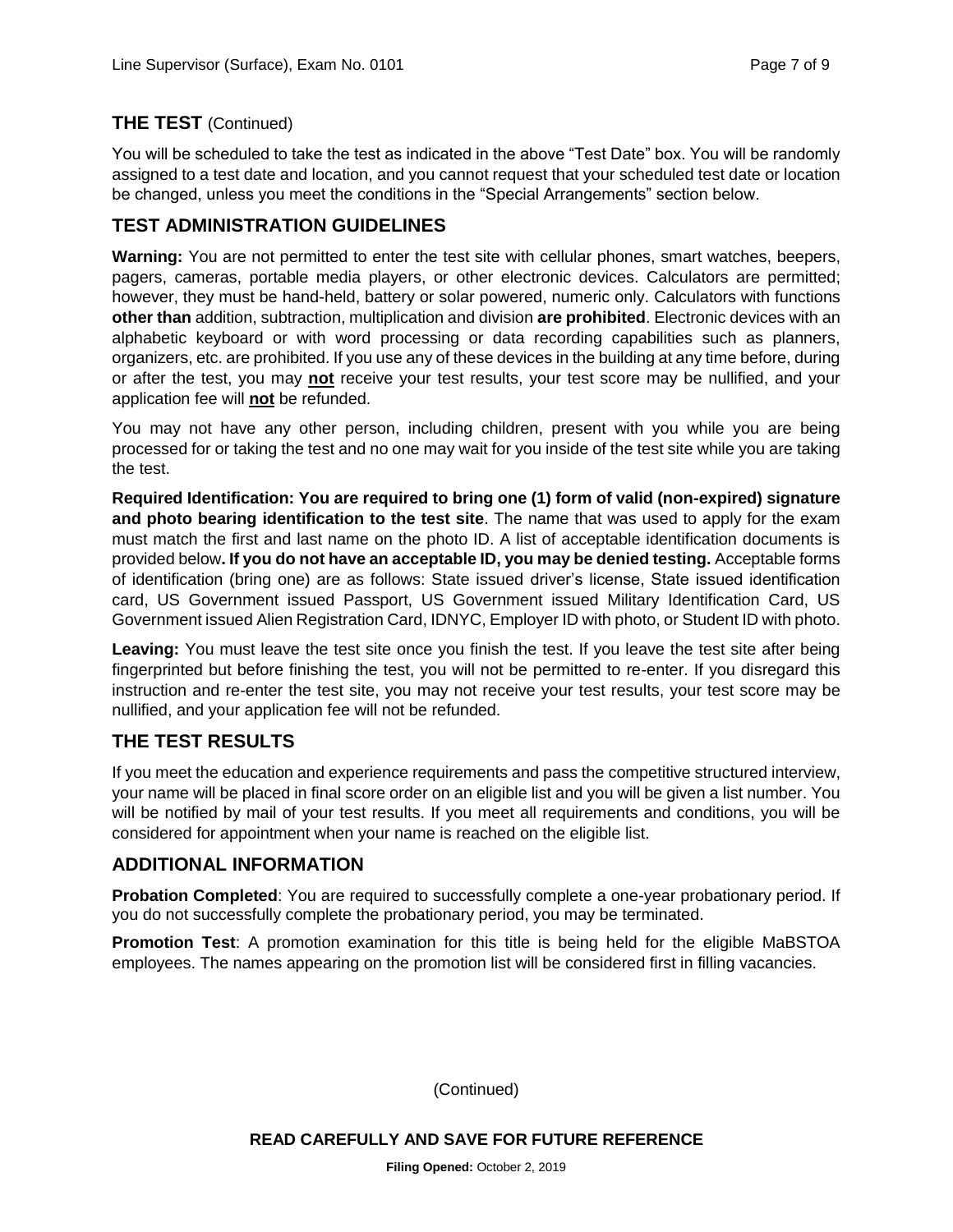## **SPECIAL ARRANGEMENTS**

**Special Test Accommodations:** If you plan to request special testing accommodations due to disability or an alternate test date due to your religious belief, follow the instructions included with your *Application* and mail your request to the address found in the "Correspondence" section below no later than 30 days prior to the first scheduled test date.

**Make-Up Test:** You may apply for a make-up test if you cannot take the structured interview on the scheduled date for any of the following reasons:

- 1. Compulsory attendance before a public body;
- 2. On-the-job injury or illness caused by municipal employment where you are an officer or employee of the City;
- 3. Absence from the test within one week after the death of a spouse, domestic partner, parent, sibling, child, or child of a domestic partner where you are an officer or employee of the City;
- 4. Absence due to ordered military duty;
- 5. A clear error for which MTA New York City Transit is responsible; or
- 6. A temporary disability, pregnancy-related, or child-birth related condition preventing you from taking the test.

To request a make-up test, mail your request with your documentation of special circumstances to the address found in the "Correspondence" section below within 60 days of your scheduled test date or make the request within 90 days after performing ordered military duty.

## **CORRESPONDENCE**

**Change of Contact Information:** It is critical that you keep your contact information (telephone number, mailing address and/or email address) current with MTA New York City Transit. You may miss important information about your exam(s) or consideration for appointment or promotion, including important information that may require a response by a specified deadline, if we do not have your correct contact information. To update your contact information, you must do one of the following:

- 1. Visit us at the MTA Exam Information Center;
- 2. Email us at [examsunit@nyct.com,](mailto:examsunit@nyct.com) with the subject named 'Contact Info Update'; or
- 3. Mail us at the address below, with the words 'Contact Info Update' next to the exam title

Your request must include your full name, exam title(s), exam number(s) and your old and new telephone numbers, mailing and/or email address**.**

## **All changes to an MTA employee's contact information must also be made through the MTA Business Service Center (BSC) via the employee portal at [http://www.mymta.info.](http://www.mymta.info/)**

All other correspondence must be sent to the following address:

Line Supervisor, Exam No. 0101 MTA New York City Transit 180 Livingston Street, Room 4070 Brooklyn, NY 11201

(Continued)

#### **READ CAREFULLY AND SAVE FOR FUTURE REFERENCE**

**Filing Opened:** October 2, 2019